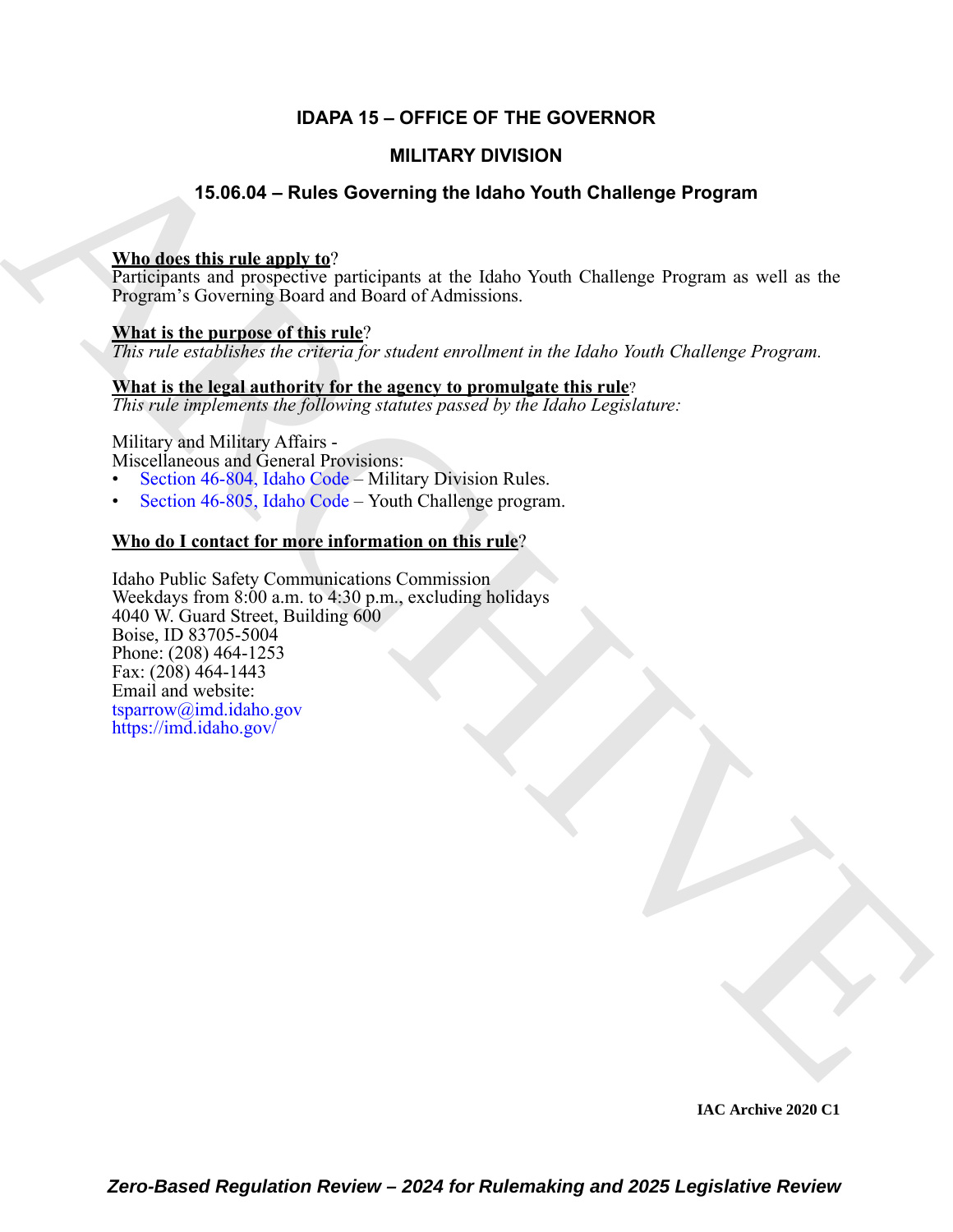# **Table of Contents**

# 15.06.04 - Rules Governing the Idaho Youth Challenge Program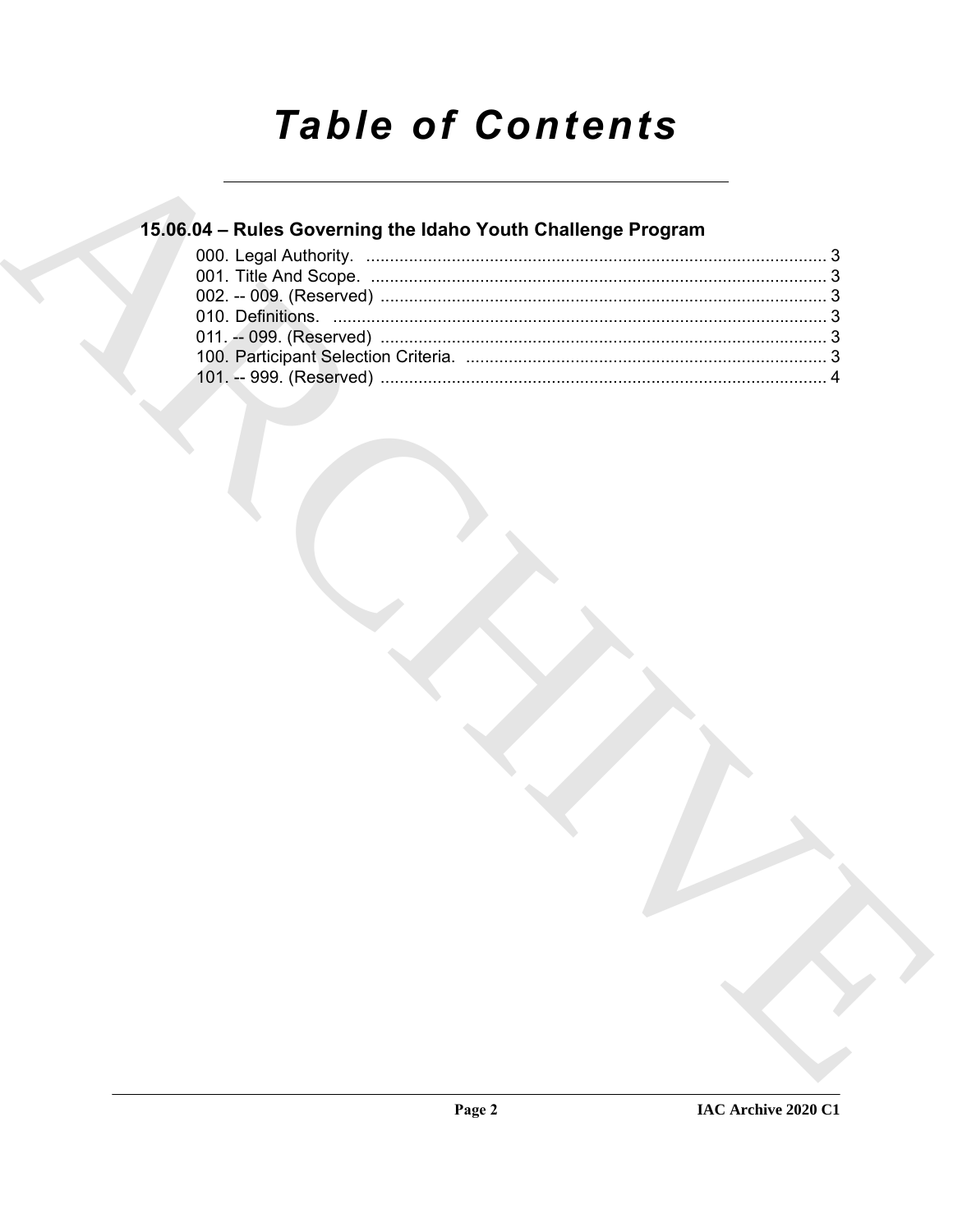#### <span id="page-2-11"></span>**15.06.04 – RULES GOVERNING THE IDAHO YOUTH CHALLENGE PROGRAM**

<span id="page-2-1"></span><span id="page-2-0"></span>**000. LEGAL AUTHORITY.** This chapter is adopted under the authority of Sections 46-804 and 46-805, Idaho Code. (3-20-14)

#### <span id="page-2-17"></span><span id="page-2-7"></span><span id="page-2-4"></span><span id="page-2-3"></span><span id="page-2-2"></span>**001. TITLE AND SCOPE.**

#### <span id="page-2-10"></span><span id="page-2-9"></span><span id="page-2-8"></span><span id="page-2-5"></span>**011. -- 099. (RESERVED)**

#### <span id="page-2-12"></span><span id="page-2-6"></span>**100. PARTICIPANT SELECTION CRITERIA.**

<span id="page-2-16"></span><span id="page-2-15"></span><span id="page-2-14"></span><span id="page-2-13"></span>

| 01.<br>Program. | Age. Be between the ages of sixteen $(16)$ and eighteen $(18)$ years of age at the time of entry into the | $(3-20-20)$ |
|-----------------|-----------------------------------------------------------------------------------------------------------|-------------|
| 02.             | <b>Residency Requirements.</b>                                                                            | $(3-20-20)$ |
| a.              | Be a citizen or legal resident of the United States.                                                      | $(3-20-20)$ |
| b.              | Be a resident of the state of Idaho.                                                                      | $(3-20-20)$ |
| 03.             | <b>Physical and Mental Requirements.</b>                                                                  | $(3-20-14)$ |

|                     | This chapter is adopted under the authority of Sections 46-804 and 46-805, Idaho Code.                                                                                                                                                                                                                                                                                                                                                                                | $(3-20-14)$ |
|---------------------|-----------------------------------------------------------------------------------------------------------------------------------------------------------------------------------------------------------------------------------------------------------------------------------------------------------------------------------------------------------------------------------------------------------------------------------------------------------------------|-------------|
| 001.                | TITLE AND SCOPE.                                                                                                                                                                                                                                                                                                                                                                                                                                                      |             |
| 01.<br>Program."    | Title. This chapter is titled IDAPA 15.06.04, "Rules Governing the Idaho Youth Challenge                                                                                                                                                                                                                                                                                                                                                                              | $(3-20-14)$ |
| 02.<br>Program.     | Scope. These rules establish the criteria for student enrollment in the Idaho Youth Challenge                                                                                                                                                                                                                                                                                                                                                                         | $(3-20-14)$ |
| $002. - 009.$       | (RESERVED)                                                                                                                                                                                                                                                                                                                                                                                                                                                            |             |
| 010.                | <b>DEFINITIONS.</b>                                                                                                                                                                                                                                                                                                                                                                                                                                                   |             |
| 01.                 | High School Dropout. An individual who is no longer attending any school and who has not<br>received a secondary school diploma or certificate from a program of equivalency for such diploma.                                                                                                                                                                                                                                                                        | $(3-20-20)$ |
| 02.                 | <b>Participant.</b> A participant is a person who meets all of the participant selection criteria for the<br>Youth Challenge Program and is selected to participate in the Program from among the eligible applicants. (3-20-14)                                                                                                                                                                                                                                      |             |
| 03.                 | Program. The National Guard Youth Challenge Program is a community-based program that<br>leads, trains, and mentors at-risk youth so that they may become productive citizens.                                                                                                                                                                                                                                                                                        | $(3-20-20)$ |
| $011. - 099.$       | (RESERVED)                                                                                                                                                                                                                                                                                                                                                                                                                                                            |             |
| <b>100.</b>         | PARTICIPANT SELECTION CRITERIA.<br>A participant must meet the following criteria:                                                                                                                                                                                                                                                                                                                                                                                    | $(3-20-20)$ |
| 01.<br>Program.     | Age. Be between the ages of sixteen $(16)$ and eighteen $(18)$ years of age at the time of entry into the                                                                                                                                                                                                                                                                                                                                                             | $(3-20-20)$ |
| 02.                 | <b>Residency Requirements.</b>                                                                                                                                                                                                                                                                                                                                                                                                                                        | $(3-20-20)$ |
| a.                  | Be a citizen or legal resident of the United States.                                                                                                                                                                                                                                                                                                                                                                                                                  | $(3-20-20)$ |
| b.                  | Be a resident of the state of Idaho.                                                                                                                                                                                                                                                                                                                                                                                                                                  | $(3-20-20)$ |
| 03.                 | <b>Physical and Mental Requirements.</b>                                                                                                                                                                                                                                                                                                                                                                                                                              | $(3-20-14)$ |
|                     | Be physically and mentally capable to participate in the Program in which enrolled with reasonable<br>accommodation for physical and other disabilities.                                                                                                                                                                                                                                                                                                              | $(3-20-20)$ |
| b.<br>state law.    | Receive a physical examination in conjunction with their into the Program. Such examination must<br>be sufficient to reach a conclusion as to the Participant's ability to complete the program with only reasonable<br>accommodation for physical and other disabilities. The examination may also include testing for substance abuse and<br>pregnancy insofar as directed by Department of Defense instructions and insofar as such testing does not conflict with | $(3-20-20)$ |
| 04.                 | <b>Additional Requirements.</b>                                                                                                                                                                                                                                                                                                                                                                                                                                       | $(3-20-20)$ |
| a.                  | Be a high school dropout.                                                                                                                                                                                                                                                                                                                                                                                                                                             | $(3-20-20)$ |
| b.                  | Be unemployed or underemployed at the time an application is submitted.                                                                                                                                                                                                                                                                                                                                                                                               | $(3-20-20)$ |
| c.<br>misdemeanors. | Not currently on parole or probation for anything other than juvenile status offenses or                                                                                                                                                                                                                                                                                                                                                                              | $(3-20-20)$ |
| d.                  | Not be serving time or awaiting sentencing.                                                                                                                                                                                                                                                                                                                                                                                                                           | $(3-20-20)$ |
| e.                  | Not under indictment, charged with or convicted of a crime that is considered a felony when                                                                                                                                                                                                                                                                                                                                                                           |             |
|                     |                                                                                                                                                                                                                                                                                                                                                                                                                                                                       |             |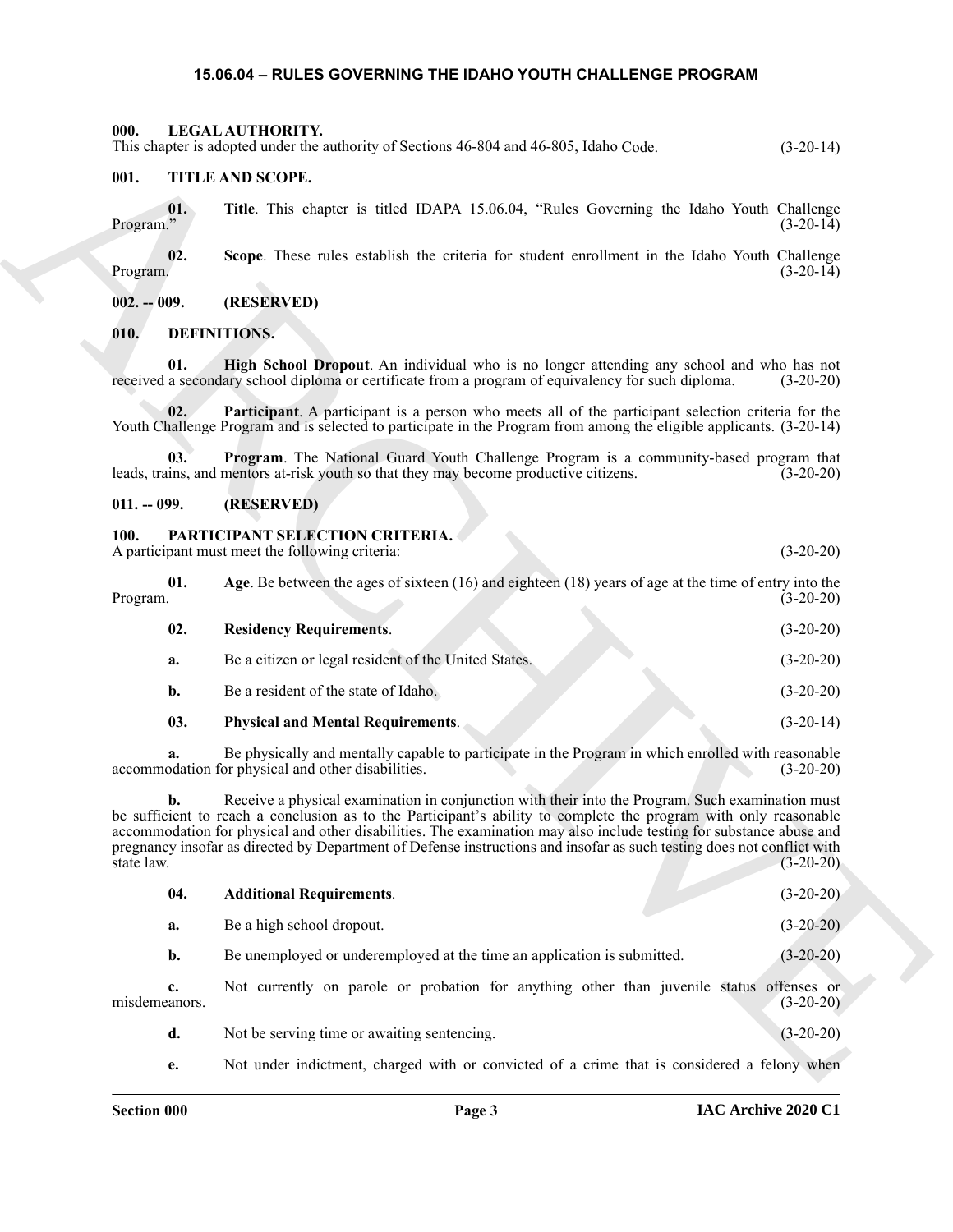#### <span id="page-3-0"></span>*IDAHO ADMINISTRATIVE CODE IDAPA 15.06.04 Office of the Governor – Military Division Idaho Youth Challenge Program*

| $\,$ charged as an adult.<br>f.<br>Be free from use of illegal substances.<br>Be free from the illegal use of substances.<br>g.<br>$101. - 999.$<br>(RESERVED) | $(3-20-20)$<br>$(3-20-20)$<br>$(3-20-20)$ |
|----------------------------------------------------------------------------------------------------------------------------------------------------------------|-------------------------------------------|
|                                                                                                                                                                |                                           |
|                                                                                                                                                                |                                           |
|                                                                                                                                                                |                                           |
|                                                                                                                                                                |                                           |
|                                                                                                                                                                |                                           |
|                                                                                                                                                                |                                           |
|                                                                                                                                                                |                                           |
|                                                                                                                                                                |                                           |
|                                                                                                                                                                |                                           |
|                                                                                                                                                                |                                           |
|                                                                                                                                                                |                                           |
|                                                                                                                                                                |                                           |
|                                                                                                                                                                |                                           |
|                                                                                                                                                                |                                           |
|                                                                                                                                                                |                                           |
|                                                                                                                                                                |                                           |
|                                                                                                                                                                |                                           |
|                                                                                                                                                                |                                           |
|                                                                                                                                                                |                                           |
|                                                                                                                                                                |                                           |

**Section 100 Page 4**